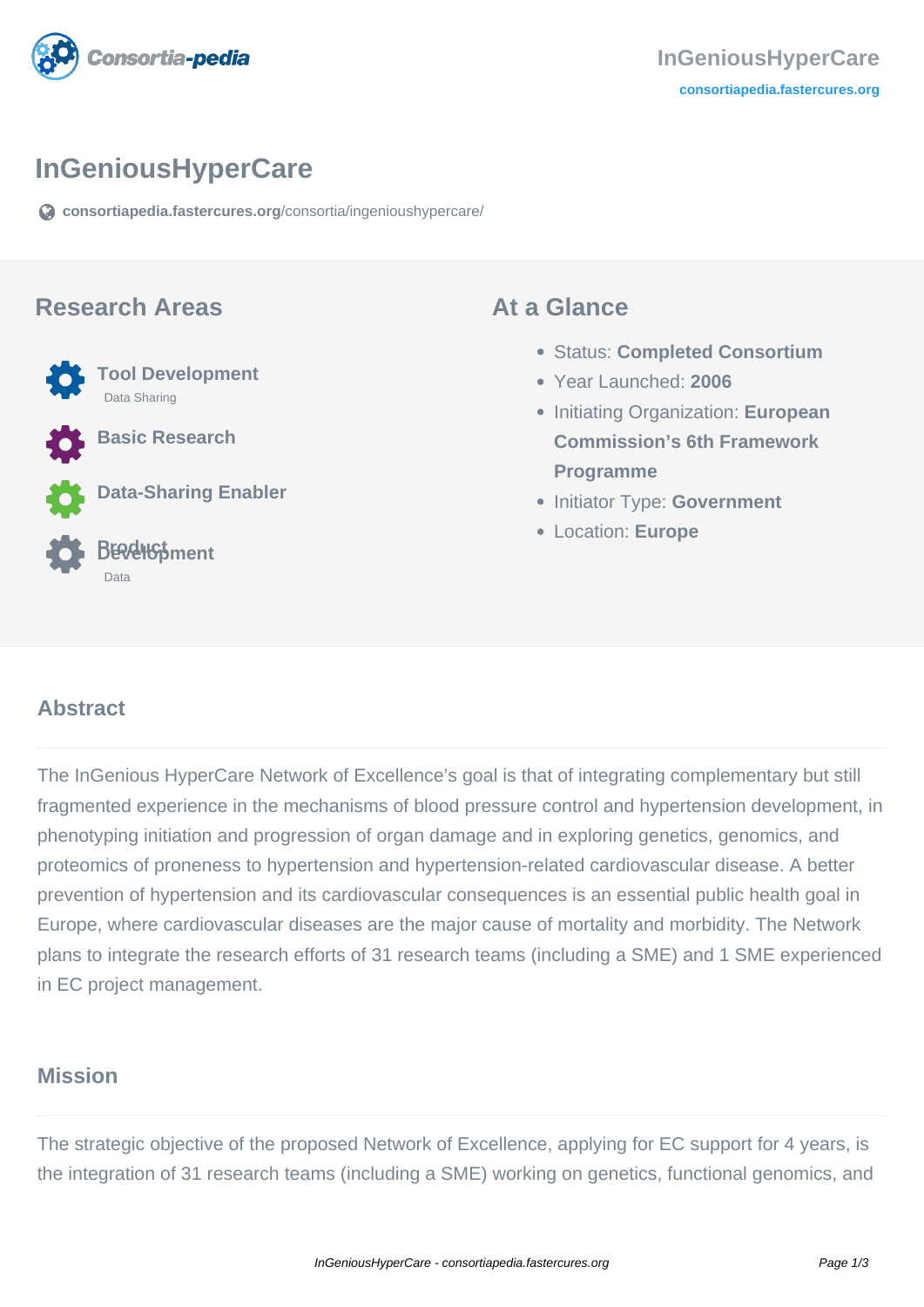

molecular mechanisms of hypertension and hypertension-related cardiac and vascular damage and 1 SME experienced in EC project management, in 11 EC countries, 1 Associated State (Switzerland), and two countries having S&T cooperation agreements with EU (Russian Federation and China) by integrating complementary but still fragmented experiences in studying the physiological mechanisms of blood pressure control and hypertension development, in phenotyping initiation and progression of organ damage and in exploring genetics, genomics, and proteomics of hypertension-related disease.

# **Consortium History**

During the project, 31 research groups in 13 European countries collaborated to identify which genetic variations play a part in hypertension. The researchers investigated individuals with extremes of blood pressure, comparing those with very high levels to those with completely normal blood pressure.

 The new research has identified a common mutation of the genes that produce two essential hormones – aldosterone and cortisol – in the adrenal gland as being influential in the development of hypertension. This gene variation is present in around 40 % of the population.

 Drugs that target aldosterone are already used to treat hypertension, so this study emphasizes that they should be used more widely. In addition, the discovery will help in the development of new therapies for the disease.

 The Ingenious Hypercare project has been very successful in laying the foundation towards achieving better prevention of hypertension in Europe by identifying its genetic causes. However, a lot more work is required before we see the practical benefits of the research in new treatments to prevent high blood pressure.

#### **Structure & Governance**

The project is coordinated by the European Commission's 6th Framework Programme